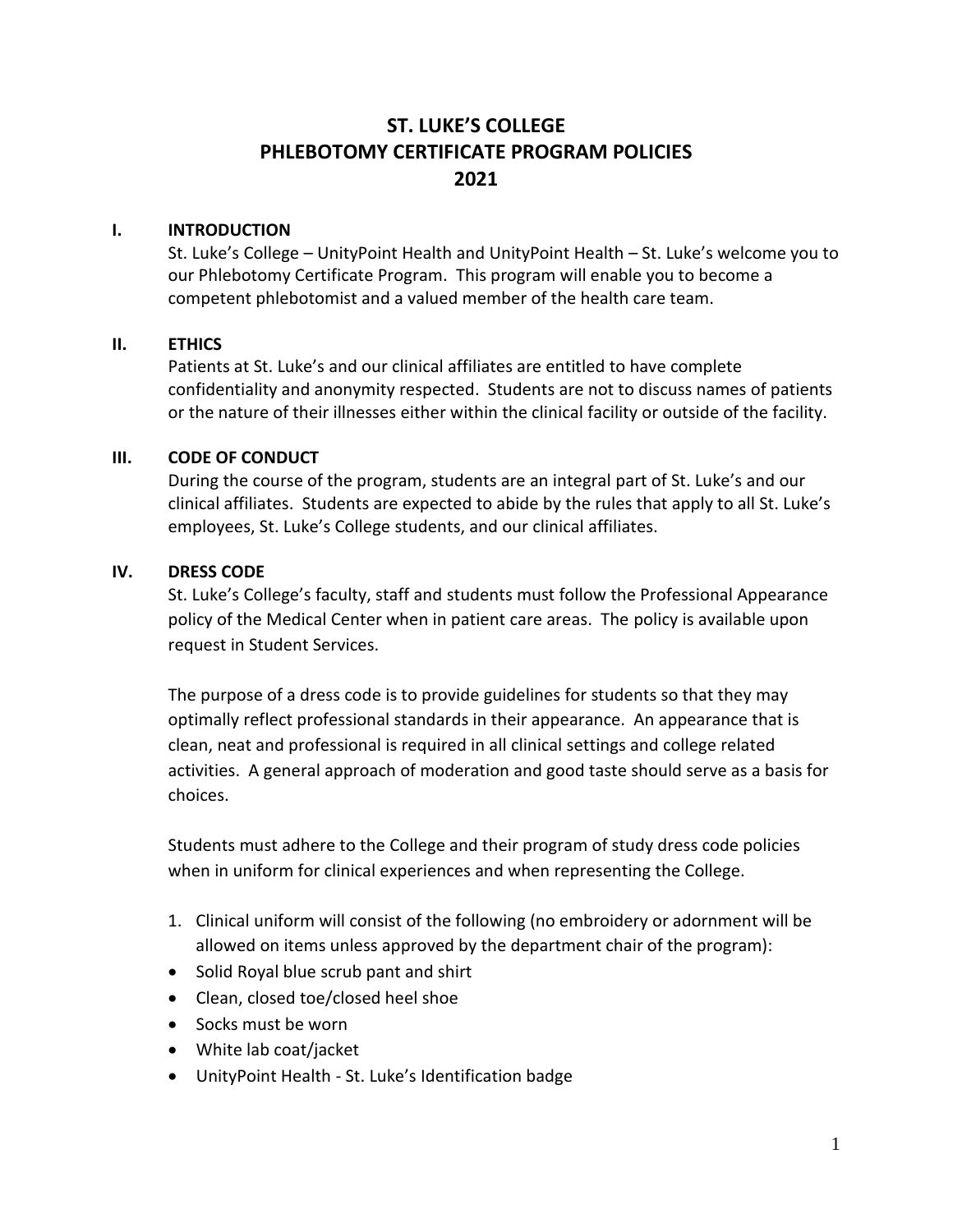2. Laboratory coats will be provided by the hospital, if applicable. Laundry service is provided for lab coats.

3. St. Luke's College student identification badges must be worn at all times during all clinical rotations. It should be worn above waist level with photo and name visible. Adornments on the front of the name badge including stickers will not be allowed to ensure your name and photo is clearly visible. Stickers may be worn on the back of the name badge. "Official" hospital stickers such as the flu shot sticker may be worn on the front of the name badge but student name and photo must be visible.

4. Ear lobe gauges, tongue studs, and facial piercings (other than ears and a small nose stud) will not be permitted. Multiple ear piercings should be limited to studs. Ear plugs may be worn, but may not exceed 7/16 size. Excessive jewelry (numerous rings per hand, multiple bracelets, long necklaces), excessive make-up, and other adornments are not appropriate for professional attire.

5. Hair should be neat and clean, and if longer than shoulder length should be pulled back away from the face and secured for safety purposes. No unnatural hair colors are permitted. Hats/caps are not to be worn.

6. Facial hair must be neatly trimmed and well groomed.

7. Artificial fingernails are prohibited. Fingernails are to be in good repair,

clean, and neatly trimmed. Fingernails can promote the spread of infection and be a safety hazard.

8. Tattoos are to be covered by clothing or hosiery whenever possible. Before displaying any tattoo, students must meet with the program director to determine whether the tattoo is appropriate. Tattoos containing prohibitive content must be covered. Not acceptable:

- Obscene
- Sexually explicit
- Advocate discrimination bases on:
	- o Race
	- o Color
	- o Religion
	- o National origin
	- o Age
	- o Sex, including gender presentation and sexual orientation
	- o Citizenship
	- o Disability
- In addition, tattoos that symbolize affiliation with gangs, supremacist or extremist groups, advocate illegal drug use, depict nudity, or are of nature such as to bring discredit to St. Luke's College or UPH - St. Luke's must be covered.

9. Body odor, tobacco odor and perfume/cologne can be offensive to patients, family members, instructors, staff, and fellow students. Some perfumes/colognes or tobacco odor can cause an allergic reaction in sensitive individuals. Perfumes and colognes should not be worn in areas with patient contact. In other work areas, perfumes and colognes may be worn in moderation and must be discontinued if a problem exists. Excellent person hygiene is an expectation of all students. Body odor is unacceptable.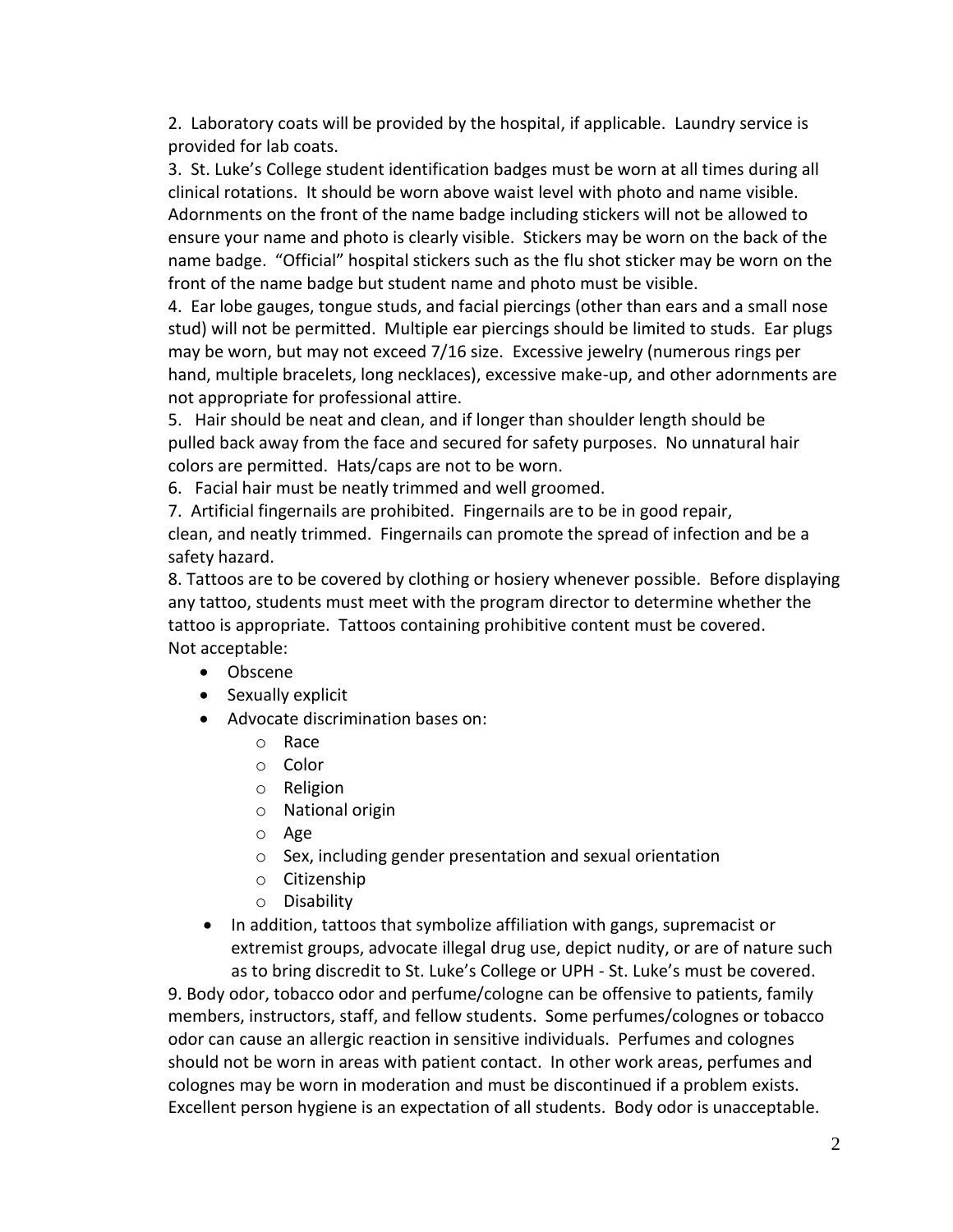The odor of tobacco can trigger in others the desire to smoke. The odor of tobacco is unacceptable on a student.

10. Any medical, religious, or other exceptions to the "dress code" must be approved by St. Luke's College and Human Resources of UnityPoint Health – St. Luke's. Documentation to support reasons may be required.

### **Classroom**

Street clothes are acceptable for classroom attire. Students are required to wear St. Luke's College ID badges on campus.

### **V. PERSONAL ATTRIBUTES**

Phlebotomists are part of a service-orientated industry. Specific personal and professional characteristics necessary for an individual to become a successful phlebotomist are: a high sense of integrity, reliability, compassion, honesty, and flexibility. Students should display evidence of serious commitment, emotional stability, scholastic ability, and the use of sound judgment. Good personal hygiene is extremely important because of close patient contact.

### **VI. EXPENSES**

- 1. **Tuition:** Tuition for the phlebotomy certificate program is \$1000. Tuition is due in full prior to the class start date.
- 2. **Tuition Refund:** The student is entitled to a 100 percent tuition refund, excluding the \$100 nonrefundable enrollment fee, if withdrawal from the program occurs prior to the first day of class. The student must submit a written statement of withdrawal to the Program Director. No refunds will be made once classes begin except under extraordinary circumstances as determined by the Program Director and the Dean of Student Services.
- 3. **Books:** Allow approximately \$85 for a required textbook. Books can be purchased through St. Luke's College Bookstore, and payment is expected at the time of purchase. Review books for certifying exams are available for purchase.
- 4. **Certifying Examinations:** Application fees for the ASCP Board of Certification (BOC) national certifying exam is subject to change. The cost is currently \$135. A subscription to online Medialab Phlebotomy exam simulator is available for \$45.
- 5. **Criminal Background Check:** A passed criminal background check is required prior to clinical participation, dependent on requirements of the clinical site. The student is responsible for all costs associated with the criminal background check. The current cost is \$56, but is subject to change.
- 6. **Transportation:** Classes are held at St. Luke's College. Clinical rotations are held at UnityPoint Health St. Luke's, MercyOne Siouxland Medical Center, Orange City Area Health System, Floyd Valley Healthcare and other sites, as needed. Transportation is the responsibility of the student.
- 7. **Other Expenses:** Students must make their own arrangements for room and board. Discounts are available to students using the St. Luke's cafeteria.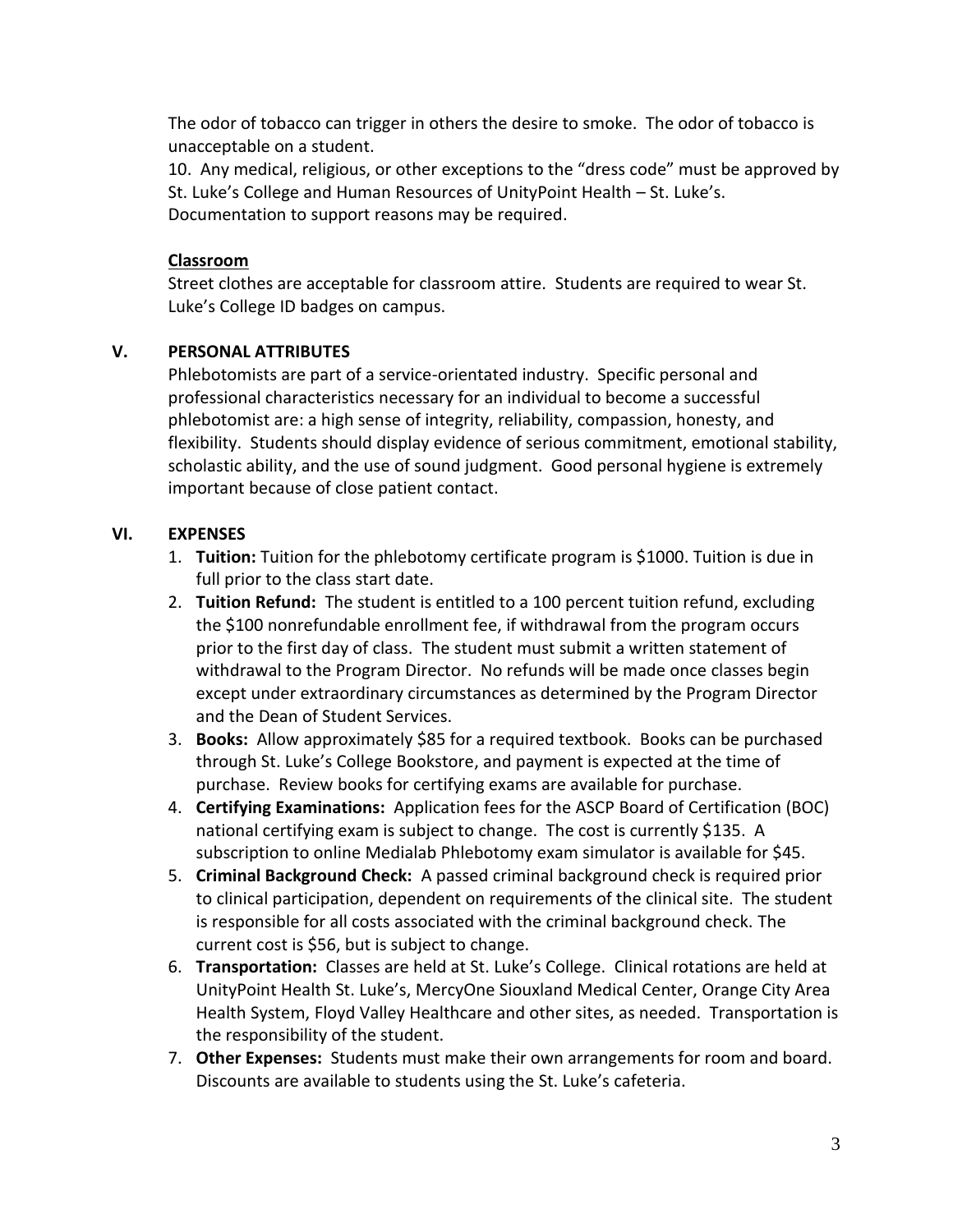#### VII. **SERVICE WORK**

Students do not take the responsibility or substitute for qualified staff phlebotomists. However, after demonstrating proficiency, students, with qualified supervision, may be permitted to perform procedures during regular clinical hours. It is recognized that some students may have to subsidize the expense of this course of study with outside employment. Any such employment is voluntary, supervised, paid, and subject to employee regulations.

Program officials neither encourage nor condone employment outside of academic hours. If a student's progress in the program is affected, the student would be counseled on this matter.

#### **VIII. STUDENT HEALTH**

1. **Health Exam:** A medical examination and record of required immunizations must be received by Student Services prior to the first day of class. Failure to provide documentation of all necessary immunizations will result in inability to enroll and/or continue enrollment. Each student must be able to show proof of a current physical examination, including two-stage TB skin testing or chest X-ray, Hepatitis B and tetanus vaccinations, age appropriate immunity or immunizations for measles, mumps, rubella, and chicken pox. Sound physical, mental, and emotional health are necessary for phlebotomists. Handicaps are evaluated on an individual basis by program officials. St. Luke's Phlebotomy Certificate Program adheres to Fair Practices in Education. The Program does not discriminate with respect to age, sex, marital status, race, color, creed, national origin, or handicap, except those handicaps which may affect professional performance or academic standards.

2. **Hepatitis Vaccine:** It is strongly recommended that students receive the hepatitis vaccine series prior to starting the clinical practicum. Students who choose not to receive the vaccine are required to sign a waiver that will be maintained in their Student Health file.

3. **TB Screening:** Students are required to furnish written documentation of a negative TB (Mantoux) skin test within the past 12 months and a second negative skin test completed within the three months immediately preceding the start of the first class, **or** two negative TB skin tests at least two weeks apart completed within the three months immediately preceding the start of the first class, **or** if the student has a history of positive TB skin tests and chest x-ray results within the last three months, provide documentation of medical treatment for TB.

4. **Injuries***:* Any injury incurred in the hospital must be reported to program officials and/or clinical instructors. Emergency services are available through the Emergency Department of the hospital. Needle stick injuries are to be reported immediately and blood exposure documentation completed. The Employee Health nurse is contacted and HIV, Hepatitis B and C testing is initiated on the source patient and on the student. The decision to initiate medication will be decided by the Employee Health nurse and/or the ER physician. The student and/or the student's personal health insurance are responsible for all medical care costs associated with blood and body fluid exposure.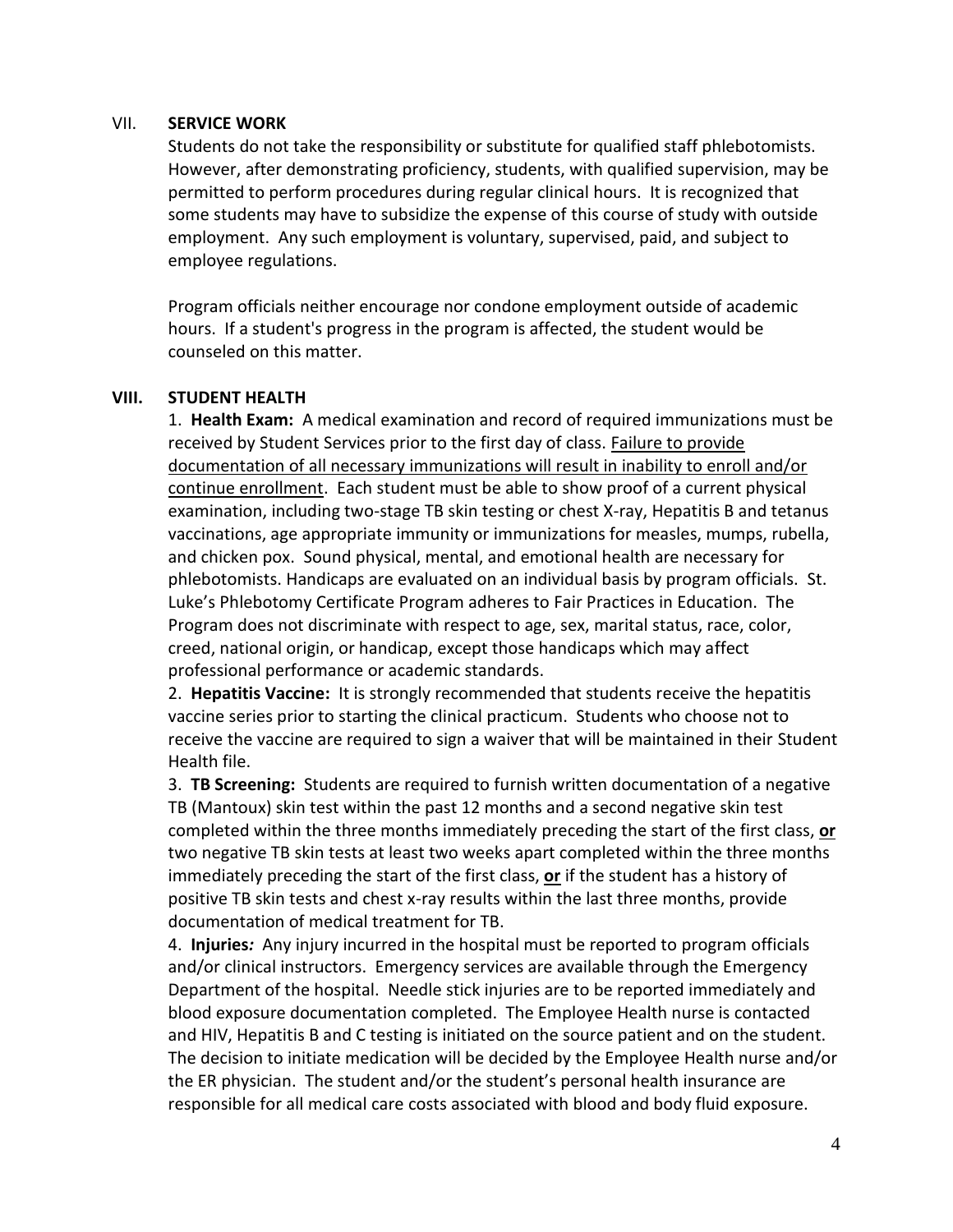5. **Counseling:**The Program Director will be available to assist students in understanding and observing program policies and practices and for advising on professional and career issues.Students may be referred to the UPH-Allen Employee Assistance Program for personal problems that may interfere with progress in the program. This program is a free benefit to St. Luke's employees, students, and immediate family members. If professional counseling assistance is needed, an employee or student is encouraged to contact (800) 303-9996. Students may also contact any hospital chaplain (through the medical center operator at 712-279-3500) for counseling services. All advising and counseling is impartial and confidential. No reference of the content of the discussion is ever reported to the College.

6. **Health Records:**Confidentiality of student health records will be maintained by St. Luke's College Student Services with access to the student. All student health records are scanned and put into CAMS software system for a permanent record that students can access from the student portal.

7. **Disability Accommodations:** *(See St. Luke's College Handbook, pp. 66-70)* St. Luke's College is committed to full compliance with the Americans with Disabilities Act (ADA) and Section 504 of the Rehabilitation Act of 1973 by providing equal opportunity and reasonable accommodations to qualifying students with disabilities. Students, faculty, staff, and administration all play a role in ensuring reasonable and appropriate accommodations are provided in a timely and effective manner.

St. Luke's College has designated the Dean of Student Services to handle all requests for accommodations due to a qualifying disability and to provide information about the existence and location of services, activities, and facilities that are accessible to and useable to person with disabilities. The Dean may be contacted at (712)279-3377 or by going to 2800 Pierce St.

Students should make accommodation requests to the Dean of Student Services rather than making them directly to faculty members who are teaching their classes. Faculty members shall not grant or deny accommodation requests by students and will refer such requests to the Dean of Student Services.

#### **IX. SAFETY**

St. Luke's College and UPH-St. Luke's laboratory is committed to providing a safe work environment and believes that employees and students have a right to know about health hazards associated with their work. So that they can make knowledgeable decisions about any personal risks they encounter, a Laboratory Safety Program is established to designate policies, procedures, and responsibilities designed to develop awareness of potential hazards in the laboratory and to train employees and students in appropriate, safe work practices.

The Laboratory Safety Program contains written policies and procedures adequate for the laboratory's scope of activities. At minimum, such areas as Fire Safety, Electrical Safety, Chemical Hygiene, Biohazard and Exposure Control, and Disaster Preparedness will be included.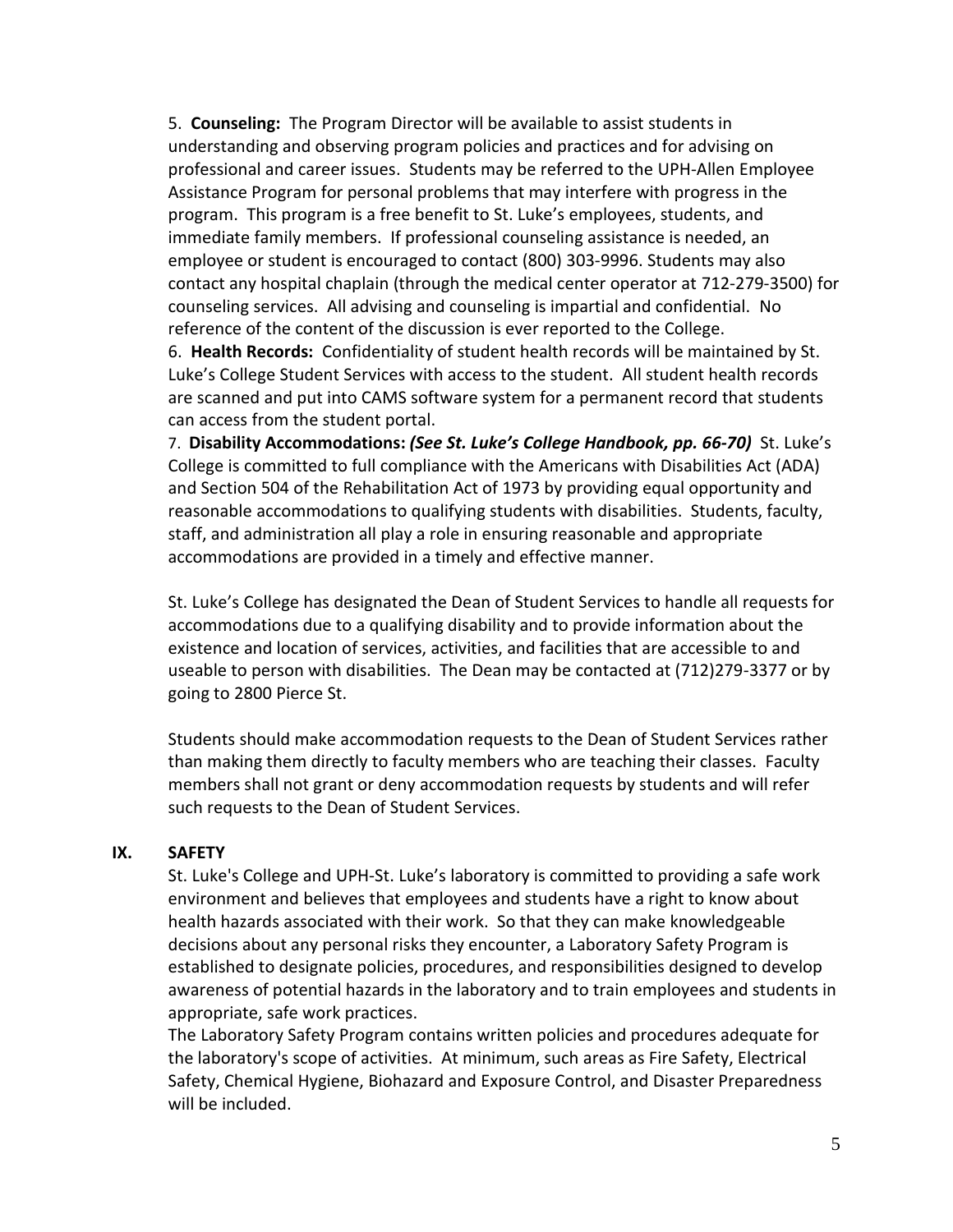Students are required to complete mandatory hospital and laboratory orientation activities prior to starting their clinical experiences. All students performing clinical rotations complete modules through St. Luke's NetLearning. These modules include many safety procedures. In addition, there is a safety module which includes information about Safety Data Sheets (SDS). There is a Safety and Infection Control module contained in the phlebotomy program curriculum, as well. In addition, students assigned to clinical rotations other than St. Luke's or UnityPoint Health physician clinics may be required to attend orientation sessions at their specific clinical site.

There are many engineering devices throughout the laboratory to help make laboratory work safer, including state of the art instrumentation, safety shields, goggles, barrierproof lab coats, gloves, and phlebotomy equipment. Students are shown the location of fire extinguishers, fire blankets, safety showers, exits, eye wash stations, and hazardous spill kits. They are instructed on the correct use of the safety equipment.

An evaluation of all incident, variance, and accident reports is carried out within the processes of the Quality Improvement Program to eliminate hazards, to educate, and to increase safety in the workplace.

#### **X. HOSPITALIZATION INSURANCE AND LIABILITY**

It is *strongly recommended* that students have health insurance coverage during the course of the program. Students are covered for liability of clinical practice under the hospital's insurance plan.

#### **XI. ATTENDANCE**

The classroom/skills lab portion of the program consists of 46 clock hours and is a combination of online and face-to-face instruction at St. Luke's College. Participation and attendance to online and face-to-face learning experiences is expected. Class sessions will be held in an evening/Saturday format within a five-week time period. The student must attend all class sessions in their entirety to be successful in this program. The student is responsible for reading class assignments, and completing study questions and clinical situations (case studies) prior to class. The student must notify the program director or classroom instructor prior to the start of class if they cannot be in class. Students are expected to be on time for each class session. Students must be present for 80% (37 hours) of the class to pass the program regardless of grade point average.

The clinical experience is designed to provide the student with entry-level competencies in routine blood collecting techniques. The practicum will consist of 112 clock hours and requires the completion of 100 successful, unaided venipunctures and 15 dermal punctures, as well as a study project. Clinical rotations are scheduled Monday through Friday, 0700-1530, 1400-2230, or 0830-1700. St. Luke's, Floyd Valley Healthcare, Orange City Area Health System, and MercyOne Siouxland Medical Center will serve as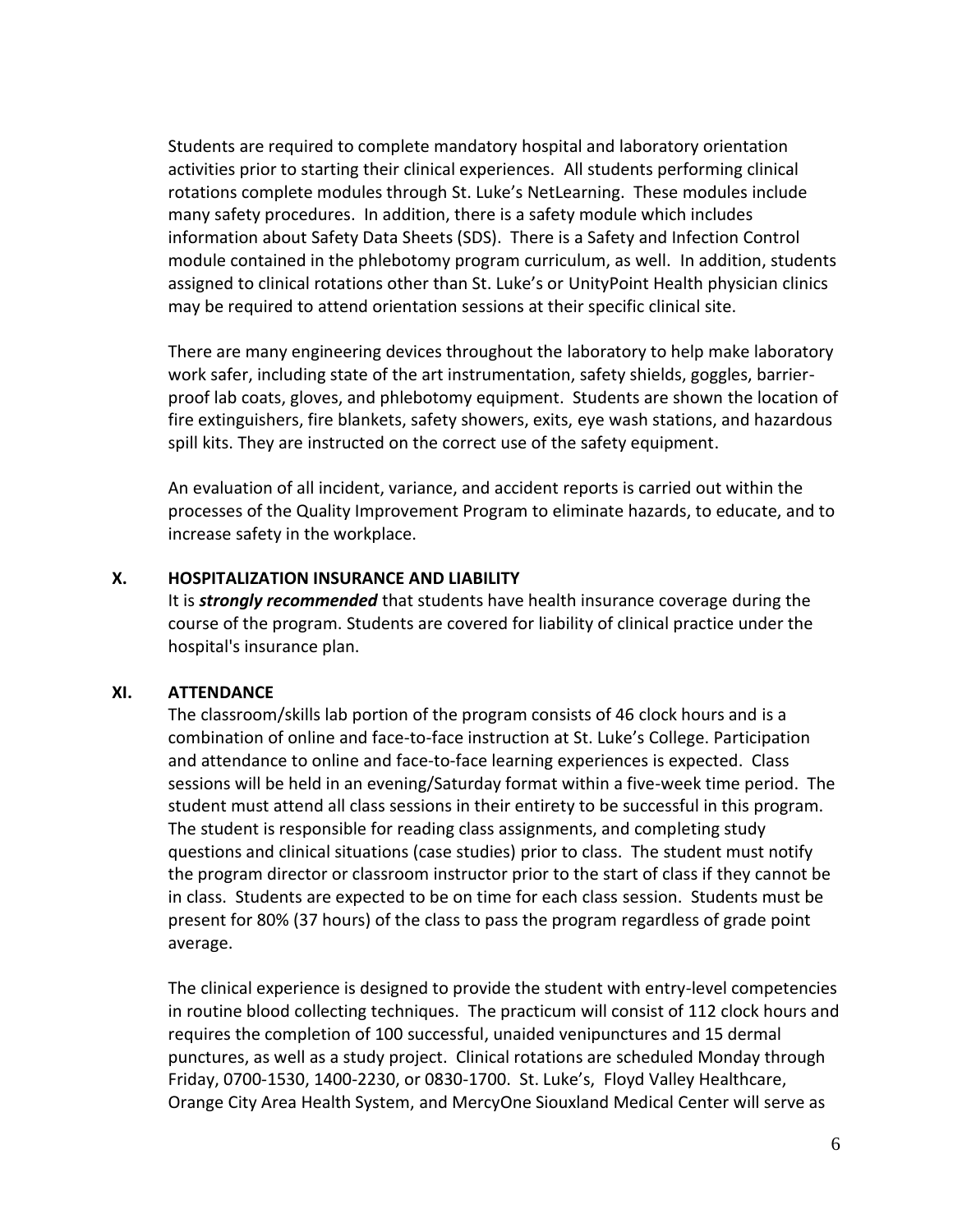clinical sites with additional sites added as needed. All students' clinical experiences will be comparable.

Attendance is **mandatory** to complete the **112 required** clinical hours. In the case of unavoidable excused absences, the hours missed must be made up at the convenience of the clinical laboratory within the specified time frame. The program director and the clinical site must be notified 2 hours before the scheduled time for reporting at the clinical site in the case of unavoidable absences. **Students with more than one unexcused absence for the clinical practicum will be dismissed from the program**.

### **XII. DIDACTIC (CLASSROOM) AND CLINICAL ACADEMIC STATUS**

The Program Director keeps records of each student's performance in both didactic and clinical areas of study. These records are to assess the student's progress. The following policies cover academic status up to and including dismissal from the Program.

### **Criteria for Passing:**

| 1. Grading system: | Grade | Percent |
|--------------------|-------|---------|
|                    | А     | 90-100% |
|                    | в     | 80-89%  |
|                    |       | 70-79%  |
|                    |       |         |

#### **Below 70% is considered failing.**

a. The grade for this course will be based on both the classroom performance and clinical practicum performance. Each component will be worth 50% of the course grade.

The classroom grade will consist of the scores from 6 quizzes, assignments, and a final exam and practical exam. Students must be present for 80% (37 hours) of the class to pass the program regardless of grade point average.

| Classroom Grade = 50% of total grade |     |
|--------------------------------------|-----|
| 6 Quizzes                            | 30% |
| Medialab/Assignments                 | 15% |
| <b>Final Exam</b>                    | 30% |
| <b>Final Practical</b>               | 25% |

The clinical practicum grade will consist of the scores from the clinical supervisor/instructor's evaluation and assigned projects.

Clinical Practicum Grade = 50% of total grade Clinical Instructor's Evaluation 70% Project 30%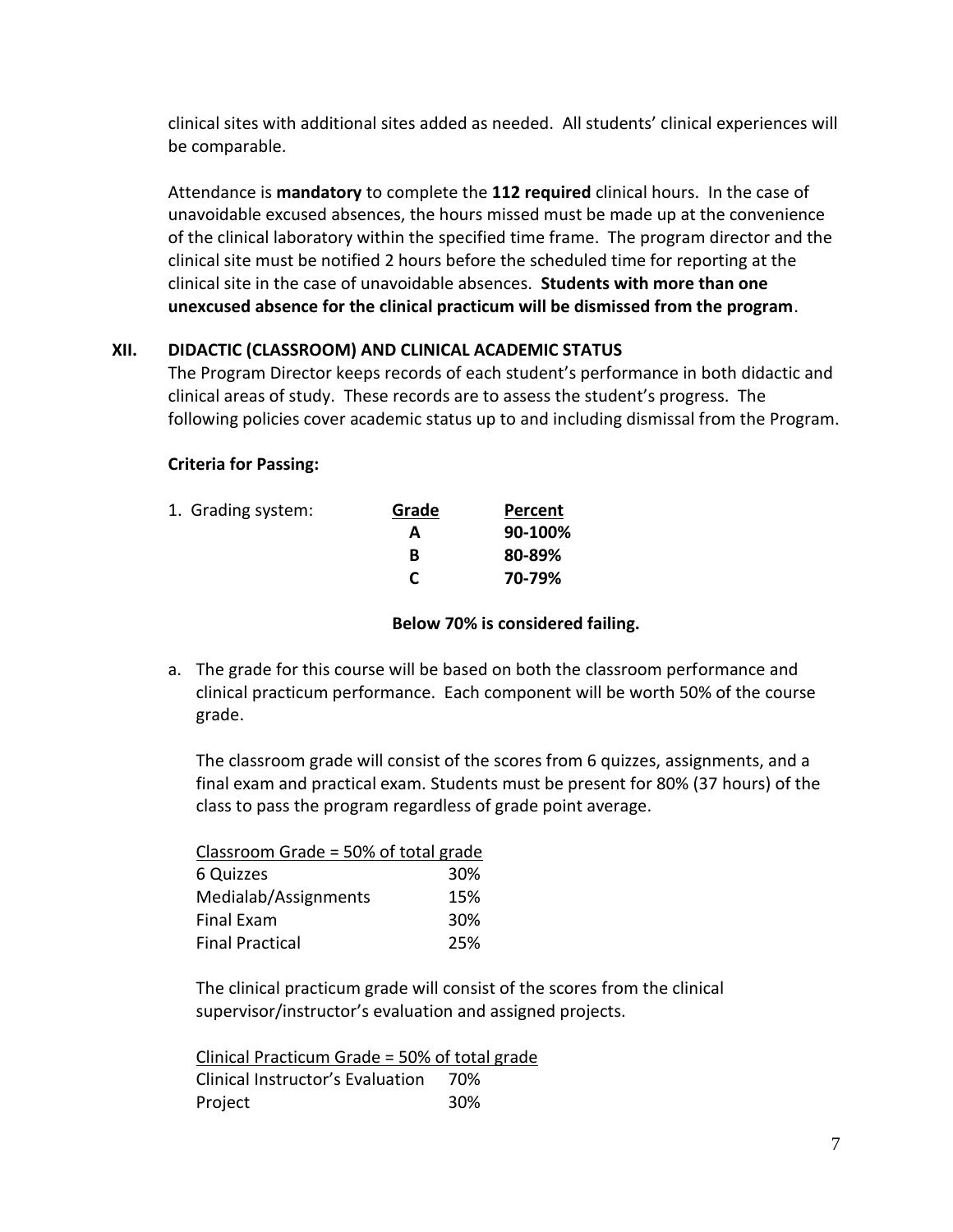- b. The student must achieve 70% or better in the classroom component in order to participate in the clinical practicum. Failure to achieve a 70% or better will result in dismissal from the program.
- c. The student must achieve 70% or better in both the classroom and clinical components to successfully complete the program.
- d. A student will have an "incomplete" academic status for the program until all required materials and assignments are submitted. All clinical requirements must be met within 30 calendar days of the completion date of the student's clinical rotation. Failure to submit all of the required clinical materials within 30 calendar days of completion of the clinical rotation may result in failure of the entire program.
- e. Program officials will approve the student as having satisfactorily completed all requirements of the program and eligible to take certifying examinations for Phlebotomy Technicians. The student will be awarded a certificate from the program upon completion. Issuing of the Program Certificate is **NOT** contingent upon a student passing external certification or licensure examinations.

Students have the right to file a grievance or appeal a dismissal decision. Refer to Student Academic and Nonacademic Appeal/Grievance Procedure *(St. Luke's College Handbook, pp. 55-56).*

#### **XIII. STUDENT ACADEMIC AND NONACADEMIC APPEAL/GRIEVANCE PROCESS**

Recognizing that differences of opinion occur throughout working relationships, the student academic appeal/grievance procedure is the mechanism through which differences are resolved. An appeal/grievance is defined as any complaint or feeling of unfair treatment among students or between students and faculty. The purposes of this procedure are to contribute toward developing mutual respect, to foster equitable communication, and to achieve reconciliation between the parties involved. It is to provide a systematic means of settlement. All steps of the grievance procedures must be completed in the proper sequence and by the listed timeframe to be considered valid. If a resolution of the grievance is obtained in any given step that resolution is considered final.

#### **Process**

Step 1: The student discusses the situation with the individual(s) involved and the Program Director/Associate Dean . This discussion/conference must be scheduled within ten (10) business days of the occurrence. It is encouraged that communication be open and direct; attempting to achieve a mutually agreeable resolution to the situation.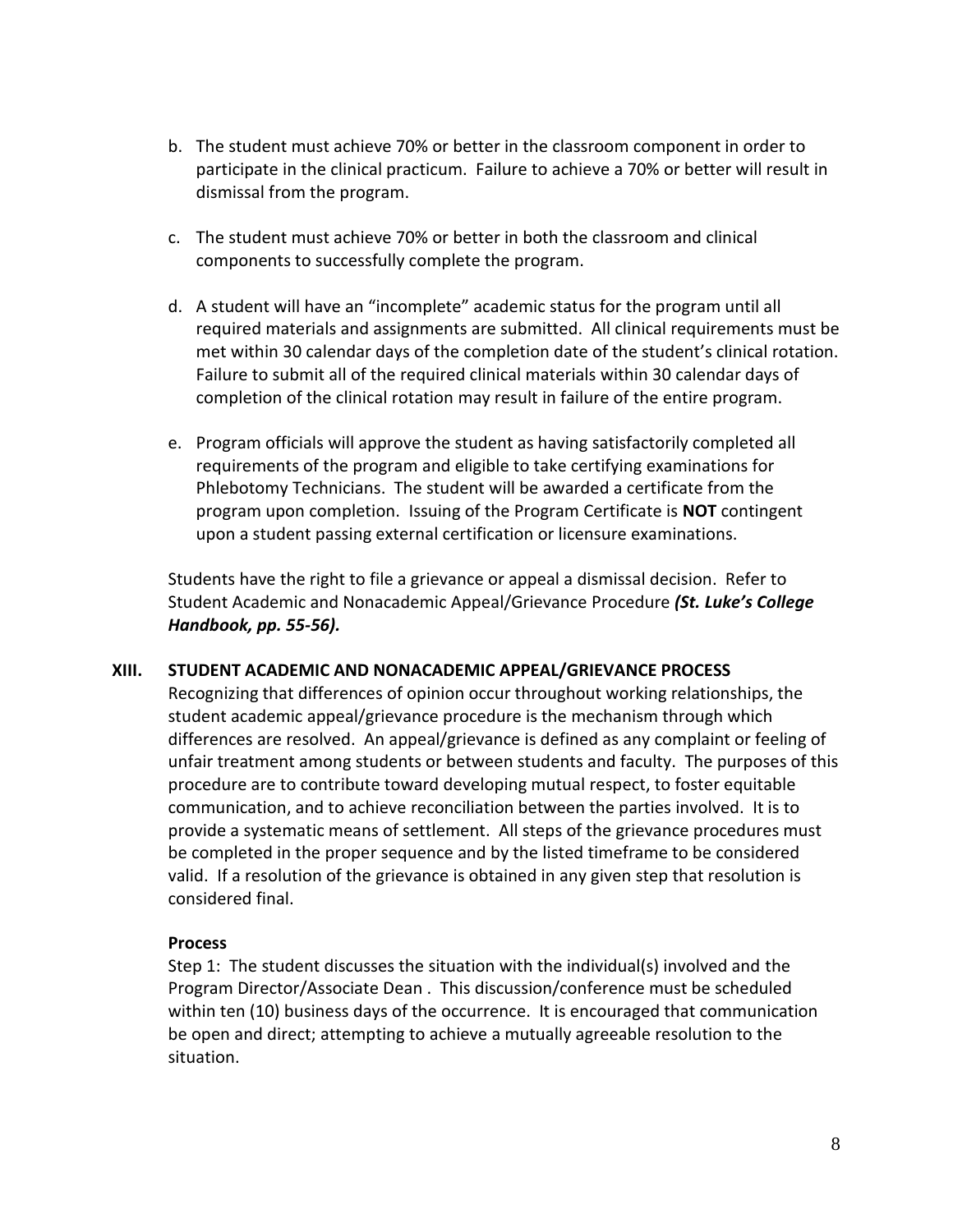Step 2: If satisfactory resolution is not achieved with Step 1, the student must submit the complaint in writing no later than ten (10) business days to the Dean of Student Services who informs the Provost, or designee, of the nature of the grievance/appeal. If the grievance involves the Dean of Student Services, the written grievance/appeal goes directly to the Provost, or designee).

The written complaint must be as complete and specific as possible and include the following:

1. What is the nature of the complaint, 2. Who are the involved parties, 3. What were the dates of the occurrences, 4. What is the expected outcome. It is important to be as complete as possible.

The Provost, or designee, appoints a Chairperson for a grievance committee, the committee members, and makes all parties aware of the grievance within five (5) business days of the receipt of the grievance. The committee is comprised of faculty and staff who are not involved in the appeal and who do not have a direct report relationship with anyone else on the committee. The total number of committee members, including the Chairperson, will be an odd number.

Once the committee is named, the Dean of Student Services will forward the written complaint to the Chairperson. The Chairperson will forward all grievance documents to the committee members and the involved parties. The Chairperson will request any necessary documentation from the named parties to assist in the investigation of the complaint.

The Chairperson schedules a conference with the involved parties and the committee within five (5) business days of the naming of the committee. Each party will have an opportunity to present their position and an opportunity for rebuttal. Following the rebuttals, the committee may ask clarifying questions. Following the questions the parties will be dismissed for the committee to confer. The purpose of the conference is to discuss the grievance, obtain information from the parties involved, render a decision. Each party involved may elect to be accompanied by an advocate from the College and/or Medical Center to assist in presentation of information. In addition, the Dean of Student Services may also serve as a student advocate and will be present during the committee proceedings if requested by the student. The advocate's name must be shared with the Chairperson prior to the meeting. The advocate will have no voting privileges. The Chair of the committee will have no voting authority except in cases of an impasse. The Committee will have up to five (5) business days to render its decision and communicate to the parties involved and the Dean of Student Services. A remedy will be communicated to all involved parties in written form on College Letterhead and delivered to the student as a certified letter. Chairperson may send a copy of the letter via email.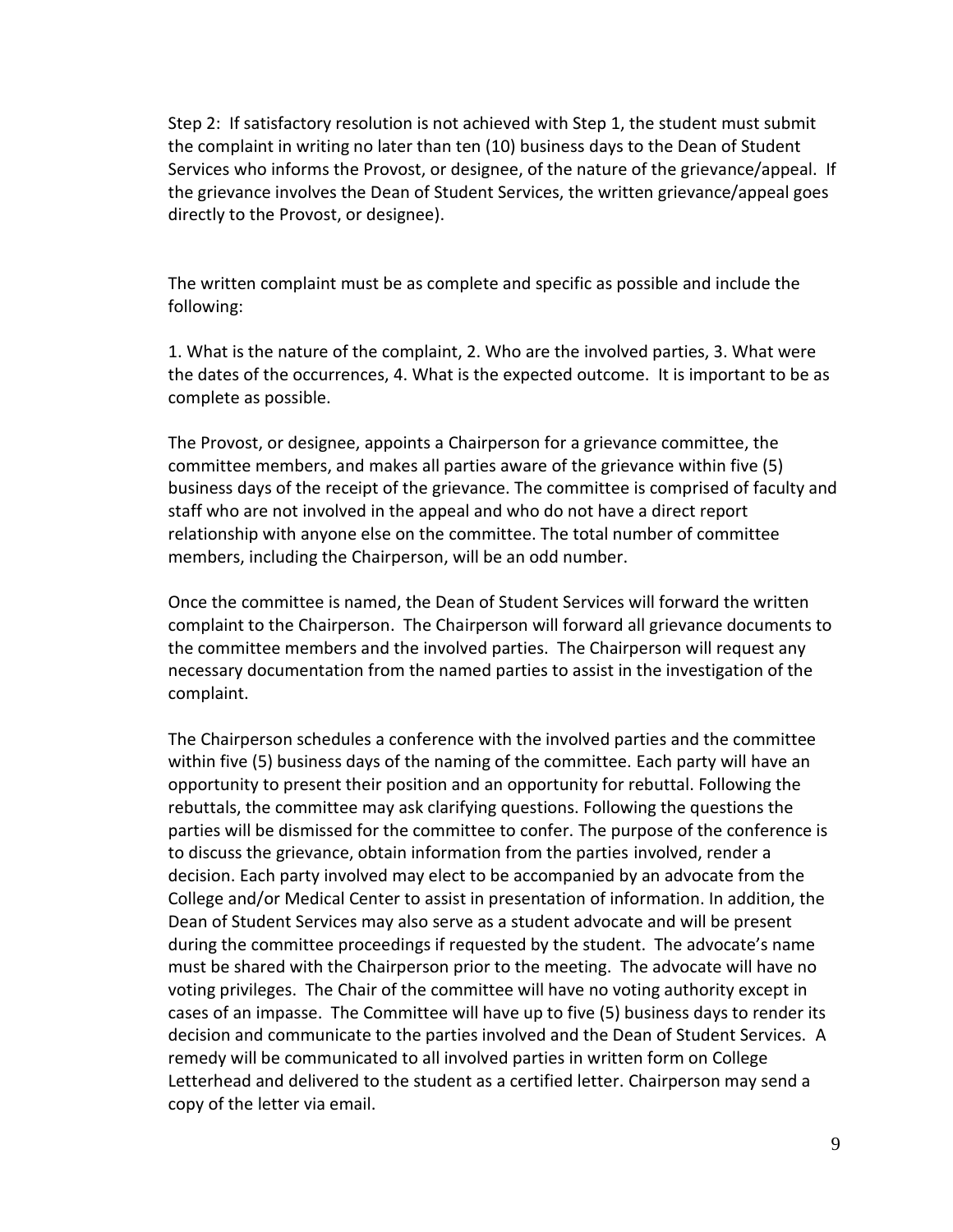Step 3: If satisfactory resolution is not achieved by either party in Step 2, the dissatisfied party may make a written appeal to the Provost within five (5) business days of the delivered written committee decision. The written appeal must include why they want to have their case reviewed by the Provost and the expected outcome. After review of all information and discussion with involved individuals, the Provost shall render a written decision within five (5) business days of the receipt of the appeal. Appeal decisions rendered by the Provost are final.

### **Student Complaint Log**

St. Luke's College is required to maintain a log of formal complaints by students. A complaint is considered formal if it is made in writing and submitted to one of the following members of the administrative team. If the initiation of the complaint has the foreseeable potential to become an appeal or grievance the student should be advised to follow the procedure as described in the Student Academic and Nonacademic Appeal/Grievance Process.

Administration will maintain a file (either in an electronic or paper format) with the following information regarding the student complaint:

- Date the complaint was first formally submitted in writing to Administration
- A summary of the nature of the complaint
- Steps taken by the College to resolve the complaint
- The final decision made including referral to outside agencies
- Other external actions initiated by the student to resolve the complaint, if known

Information about complaints will be shared with accreditors, but individual identities will be withheld. Letters or documents from individual complainants shall not be shown to accreditors without the express permission of the complainant.

### **Social Media Policy**

Social media consists of internet-based platforms that are highly accessible to others where individuals can generate content and engage in social interactions. Social media platforms are constantly evolving and include, but are not limited to, Twitter, Facebook, blogs, Snapchat, Instagram, YouTube, LinkedIn, etc.

Employees and students at St. Luke's College are expected to adhere to the following social media guidelines:

• Use common sense! Remember that little, if anything is private when posted on social media and you are ultimately responsible for what you post and any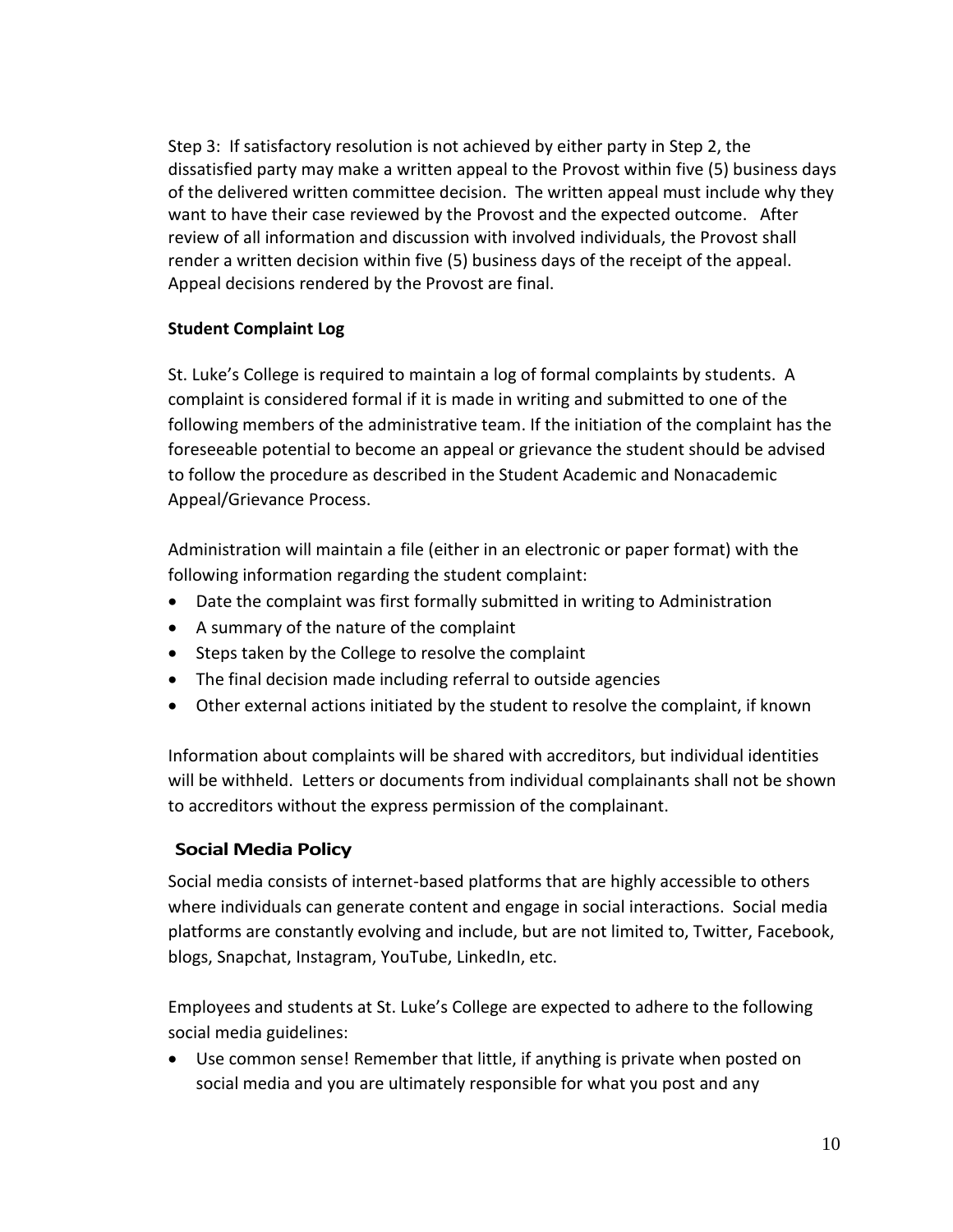consequences that may arise from such postings, whether such consequences are in the personal, professional or academic realm.

- Think first, post second. Any conduct that could get you in trouble with the College if social media was not involved can also result in disciplinary action when social media is being utilized. For example, threatening or sexually harassing someone via Twitter or Facebook can subject you to College discipline just as if you engaged in such conduct in person.
- Protect confidential, sensitive, and proprietary information. FERPA and HIPAA guidelines must be followed. You must avoid posting or otherwise disseminating protected health information or other identifiable information related to patients while involved in the clinical setting.
- Respect copyrights and other intellectual property rights.
- Do not use the College's logos without prior written permission.
- Do not use the College's name to promote a product, cause, opinion, business, or political party or candidate.
- When identifying yourself as a student or employee of the College, avoid claiming or implying that you are speaking on behalf of the College.
- Cyberbullying and cyberstalking will not be tolerated.
- Employees should avoid engaging students in a non-professional, non-academic manner. For example, an employee should not "friend" a student on Facebook.

Violations of this policy will result in a review of the incident by College officials and may include action under appropriate College discipline processes. Corrective action may involve a verbal or written warning, probation, suspension, dismissal and/or revocation of computer privileges. Disciplinary action for conduct that involves social media and that also violates other College policies is not precluded by this policy.

# **XIV.DISCIPLINARY ACTION Conduct/Discipline**

Students are expected to read, understand, and comply with St. Luke's Code of Ethics and Code of Conduct. Refer to the [St. Luke's College Student Handbook](http://www.stlukescollege.edu/body.cfm?id=148) online.

Disciplinary action may be initiated by any faculty or staff of the College community. A written report is to be filed with the Department Chair, Student and Administrative Services, which should include specific information regarding the alleged violations. All incidents of academic dishonesty must be reported.

Individuals alleged to have violated the Code of Conduct/Ethics may be asked to meet with the program Department Chairperson for possible disciplinary action. At this time,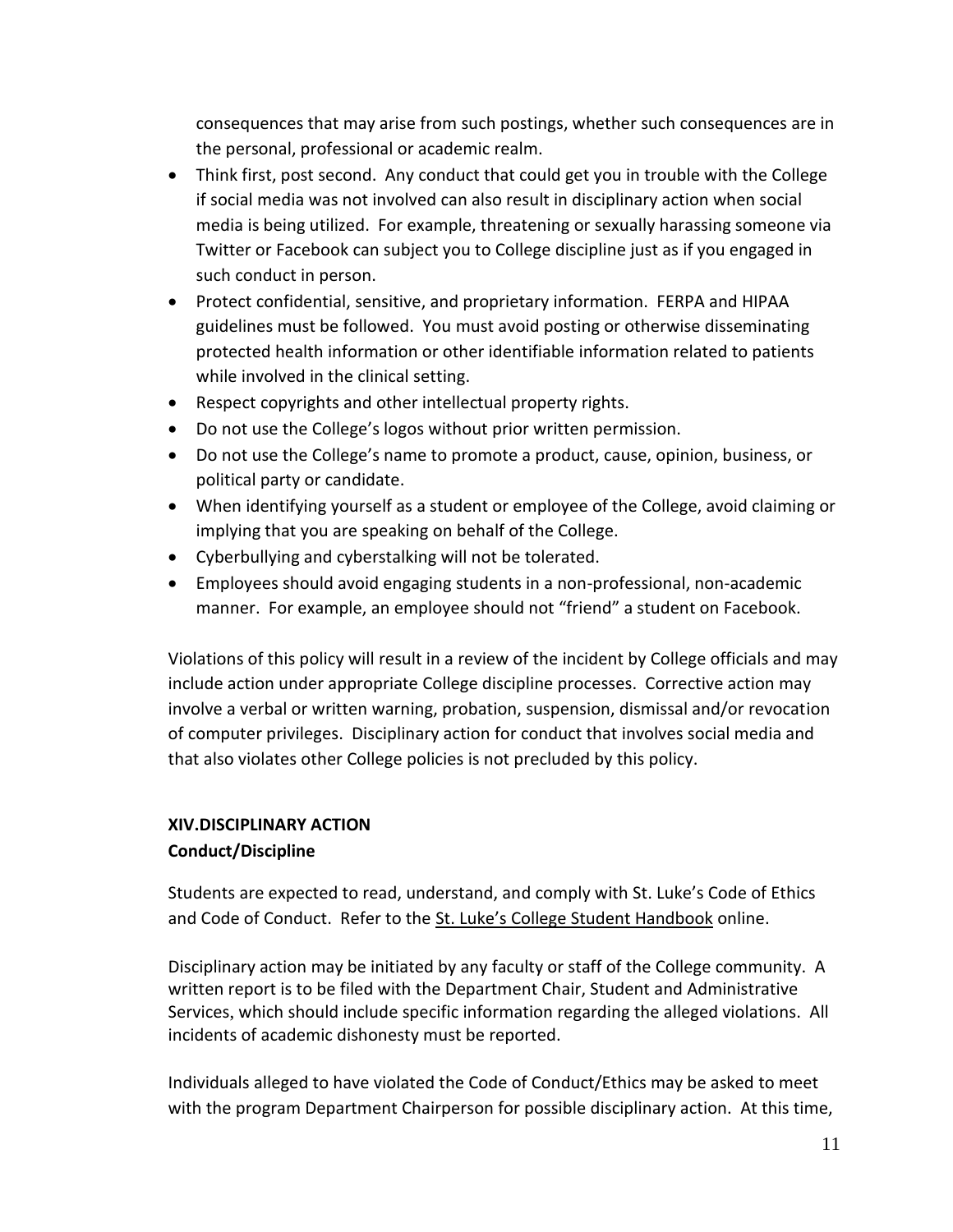the student will have the opportunity to respond to the allegations and present evidence on his/her own behalf.

The program Department Chairperson will investigate the allegations with input from appropriate parties. After investigation, a written decision will be rendered to the student.

### **Sanctions**

Disciplinary action can take the form of any of the following at the discretion of the authority involved:

- Reprimand
- Work assignment
- Grade penalty of "0" in confirmed situations of academic dishonesty
- Restitution for damages/loss
- Conditional status with requirements for continued enrollment
- Suspension or termination of a particular privilege
- Suspension from the College for a period of time
- Dismissal or termination
- Referral for prosecution for violation of the law

Phlebotomy students dismissed for either academic or conduct reasons will not be allowed re-entry into the program.

### **XV. GRADUATE COMPETENCIES**

### **Description of Career Entry Competencies of the Phlebotomist:**

St. Luke's College Phlebotomy Certificate Program provides students with an educational environment in which the following competencies will be attained upon completion:

- 1. Recognize components of the health care delivery system, and understand the integral role specimen collection has in this system.
- 2. Demonstrate proficient knowledge and techniques in the ordering, collecting, transporting, handling, and processing of blood and various body fluid specimens.
- 3. Demonstrate basic understanding of the anatomy and physiology of body systems and knowledge of medical terminology.
- 4. Associate the major areas of the clinical laboratory with the laboratory tests ordered to evaluate patients' pathologic conditions.
- 5. Identify and select collection equipment, supplies, and various types of additives used.
- 6. Recognize factors that can interfere in specimen collection procedures and clinical analysis and appropriate actions needed to resolve problems.
- 7. Demonstrate knowledge of infection control and safety procedures.
- 8. Demonstrate understanding of quality control in phlebotomy.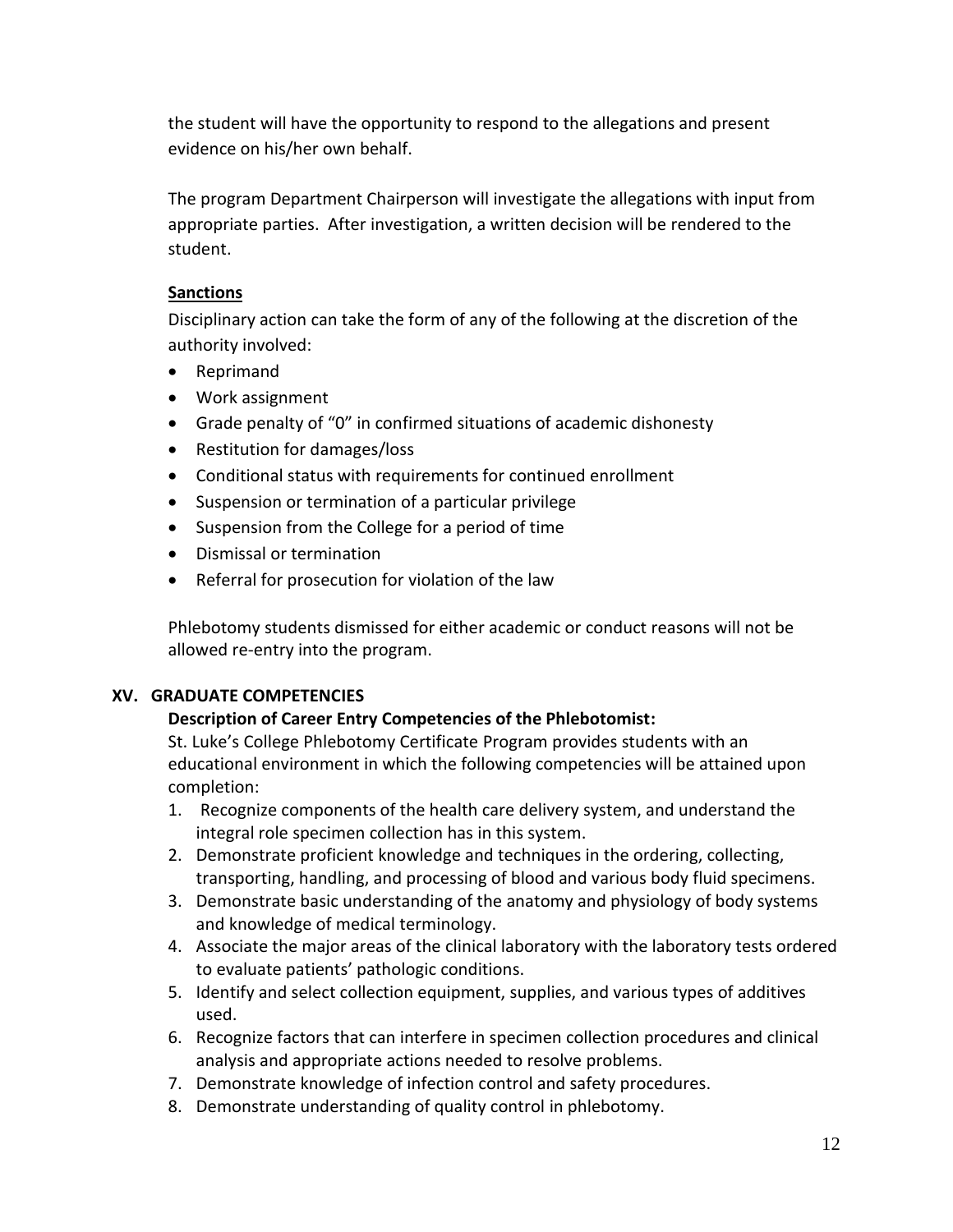- 9. Recognize the importance of the responsibilities of other laboratory and health care personnel.
- 10. Demonstrate stress management, communication skills with patients, co-workers, other health care personnel, and the public, and the legal implications of the work environment.
- 11. Demonstrate a desire for continuing education and professional development.
- 12. Apply basic principles in learning new techniques and procedures.
- 13. Apply ethical principles to all aspects of work performance.

### **XVI. STUDENT FILES**

Students or graduates are welcome to review their own personal file upon request to Program Officials. No information will be released from student files to any third party, employer, or other; unless a written consent form authorizing release of information is signed by the student or graduate.

### **XVII. ST. LUKE'S COLLEGE LIBRARY**

The St. Luke's College library provides students with tools to conduct scholarly research and increase knowledge. Through the library's subscription databases, the students have access to many current and credible resources not available through other common search engines such as Yahoo, Google, etc. Links to online databases can be found at <http://stlukescollege.edu/databases.aspx> .

#### **XVIII. TECHNICAL SUPPORT**

Micky Ouellette, Educational Technology Specialist, can provide assistance if you experience problems accessing the internet, email, student portal, or NetLearning. Please contact her at 712-279-3273 or by email at [micky.ouellette@stlukescollege.edu](mailto:micky.ouellette@stlukescollege.edu).

#### **ST. LUKE'S COLLEGE PHLEBOTOMY CLINICAL PRACTICUM**

I. Course Description

The clinical experience is designed to provide the student with entry-level competencies in routine blood collecting techniques. The practicum will consist of 112 clock hours.

#### II. Entry Requirements

Students must have successfully completed the didactic portion of the St. Luke's College phlebotomy course and be able to communicate in written and spoken English. Students are responsible for their own transportation to clinical assignments.

### III. Course Requirements

1. Complete 112 hours of clinical experience. Perform a minimum of 100 successful, unaided venipunctures and 15 dermal punctures.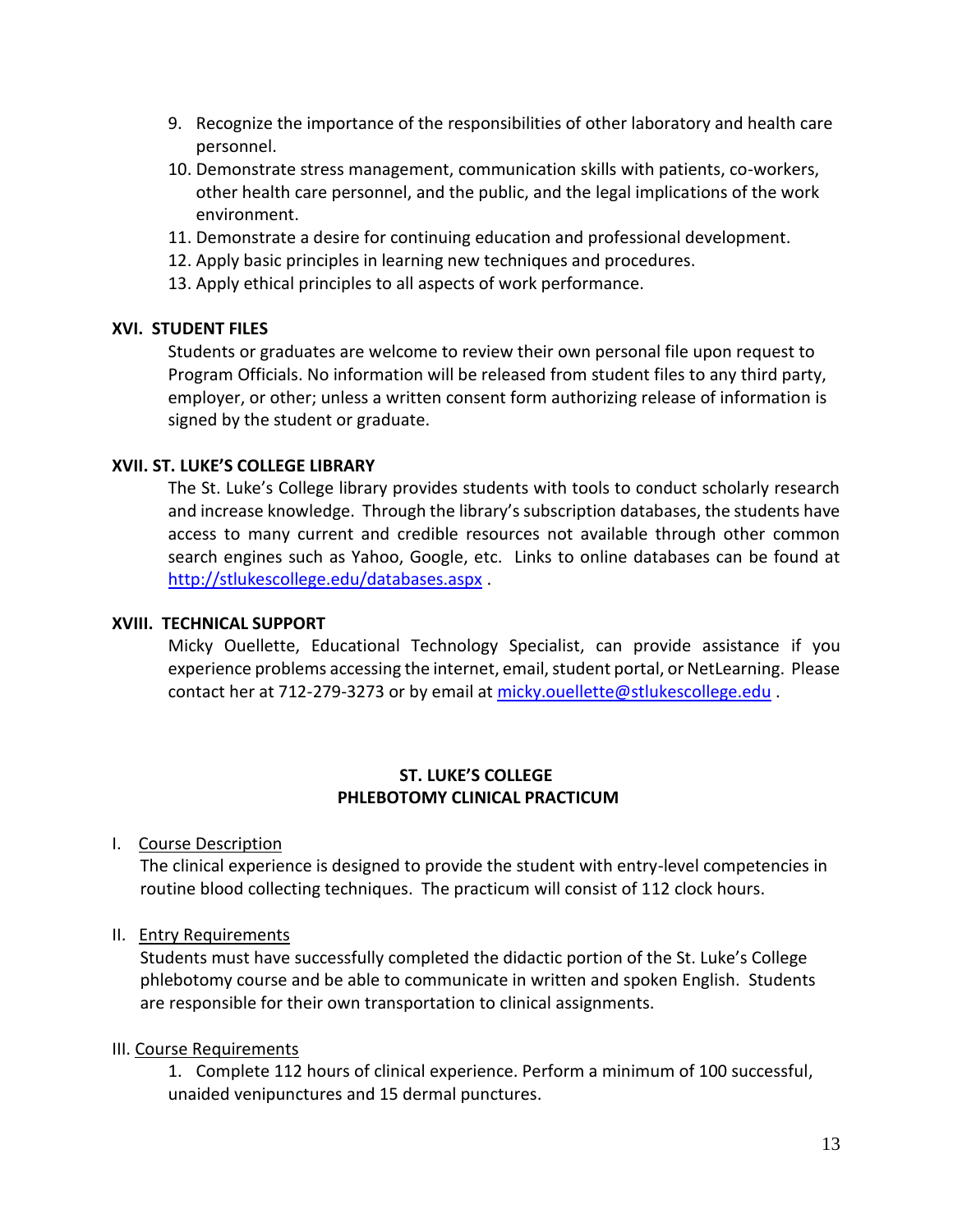2. Clinical rotations are scheduled Monday through Friday, 7:00 a.m. to 3:30 p.m., but other time frames may be scheduled depending on availability at clinical sites. All clinical times missed must be made up at the convenience of the clinical laboratory site. The student's clinical experience will be scheduled for one of two three-week sessions. Placement in a session will depend on student preference and availability at time of acceptance.

3. Complete a study project by the end of the last week of the clinical assignment.

4. Adhere to program policies for acceptable performance while in a clinical assignment.

5. A student will have an "incomplete" academic status for the program until all required materials and assignments are submitted. All clinical requirements must be met within 30 calendar days of the completion date of the student's clinical rotation. Failure to submit all of the required clinical materials within 30 calendar days of completion of the clinical rotation may result in failure of the entire program.

## IV. Grades

| <b>Clinical Evaluation</b> | 70% |
|----------------------------|-----|
| Project                    | 30% |

### V. Attendance

Attendance at all scheduled clinical assignments is mandatory. Five percent of the grade will be deducted for each unexcused late arrival after the first unexcused late arrival. In the case of an emergency, the clinical facility and the program director must be notified. Unavoidable absences must be made up at the convenience of the laboratory within the specified time frame. **Students with more than one unexcused absence from the clinical practicum will be dismissed from the program.**

### VI. Clinical Practicum Objectives

Upon completion of the clinical practicum assignment, the student will

- 1. Demonstrate proficiency in collecting blood specimens from a variety of patients using standard operating procedures.
- 2. Demonstrate the ability to receive and process blood and non-blood specimens for laboratory testing.
- 3. Adopt the required characteristics of an employee in a patient care environment.
- 4. Demonstrate correct patient identification procedures.
- 5. Interpret routine laboratory test orders by selecting the correct type and number of collection tubes and equipment needed for blood collection by venipuncture, dermal, and arterial puncture.
- 6. Given a request for a non-routine lab test, choose the correct specimen collection procedure before collecting the specimen.
- 7. Label all specimens according to laboratory policy.
- 8. Effectively communicate with patients with confidence and compassion.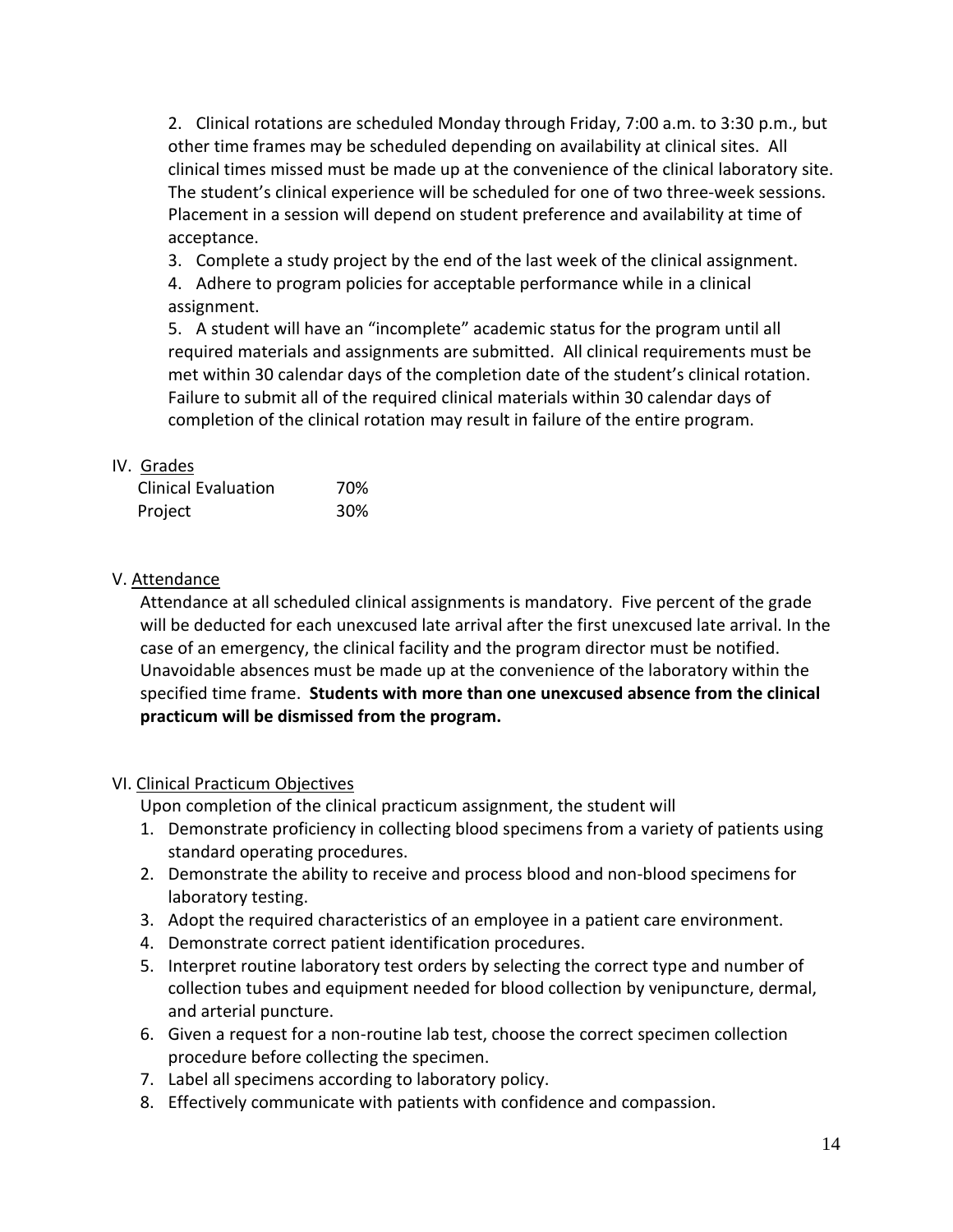- 9. Perform a minimum of 100 successful venipunctures using vacutainers and syringes while following standard operating procedure and demonstrating correct technique.
- 10. Make no more than two attempts to obtain a specimen.
- 11. Perform a minimum of 15 successful dermal punctures while demonstrating correct technique and following standard operating procedures; obtain the necessary amount of specimen.
- 12. Comply with all hospital and laboratory safety regulations and practices.
- 13. Demonstrate safety collection techniques according to laboratory policy.
- 14. Follow HIPAA standards to maintain patient confidentiality.
- 15. Comply with all hospital and laboratory infection control and isolation policies and procedures, and perform proper infection control techniques.
- 16. Follow OSHA Standard Precautions when in contact with blood and other body fluids; identify and label biohazardous materials.
- 17. Use practices as described in the OSHA Hazard Communication Standard.
- 18. Provide patients with proper instructions and containers for the collection and preservation of various specimens, such as blood, sputum, and throat cultures.
- 19. Follow necessary criteria for the collection and handling of specimens and test results that will be used as legal evidence.
- 20. Perform Quality Control procedures when required and report results to the instructor, recognizing unacceptable results.
- 21. Follow laboratory policy in reporting failure to obtain specimens after two attempts.
- 22. Expedite the collection of STAT and timed specimens.
- 23. Recognize unacceptable specimens and collection conditions and take appropriate action.
- 24. Work cooperatively with laboratory staff.
- 25. Demonstrate the initiative and self-confidence to perform laboratory procedures
- approved by the laboratory supervisor.
- 26. Organize work to achieve maximum efficiency.
- 27. Recognize specimens that need to be collected and volunteer to collect them.
- 28. Display professional integrity by recognizing discrepancies in test requests and specimens, taking corrective measures, and/or reporting them to the supervisor.
- 29. Exhibit professional behaviors and appearance.
- 30. Incorporate techniques in the performance of phlebotomy procedures based on the physical age and developmental stage of the patient.
- 31. Accept constructive criticism, continuously strive to improve performance, and use free time constructively.
- 32. Receive and collect blood and other specimens in the laboratory computer system; perform other computer functions necessary to accomplish job functions.
- VII. Clinical Practicum Policies
	- 1. It is **strongly recommended** that students have individual health insurance. St. Luke's provides medical malpractice insurance.
	- 2. Evidence of good health including checks for TB, MMR, tetanus, chicken pox, and Hepatitis B series (or signed waiver) must be on file with St. Luke's College Student Health.